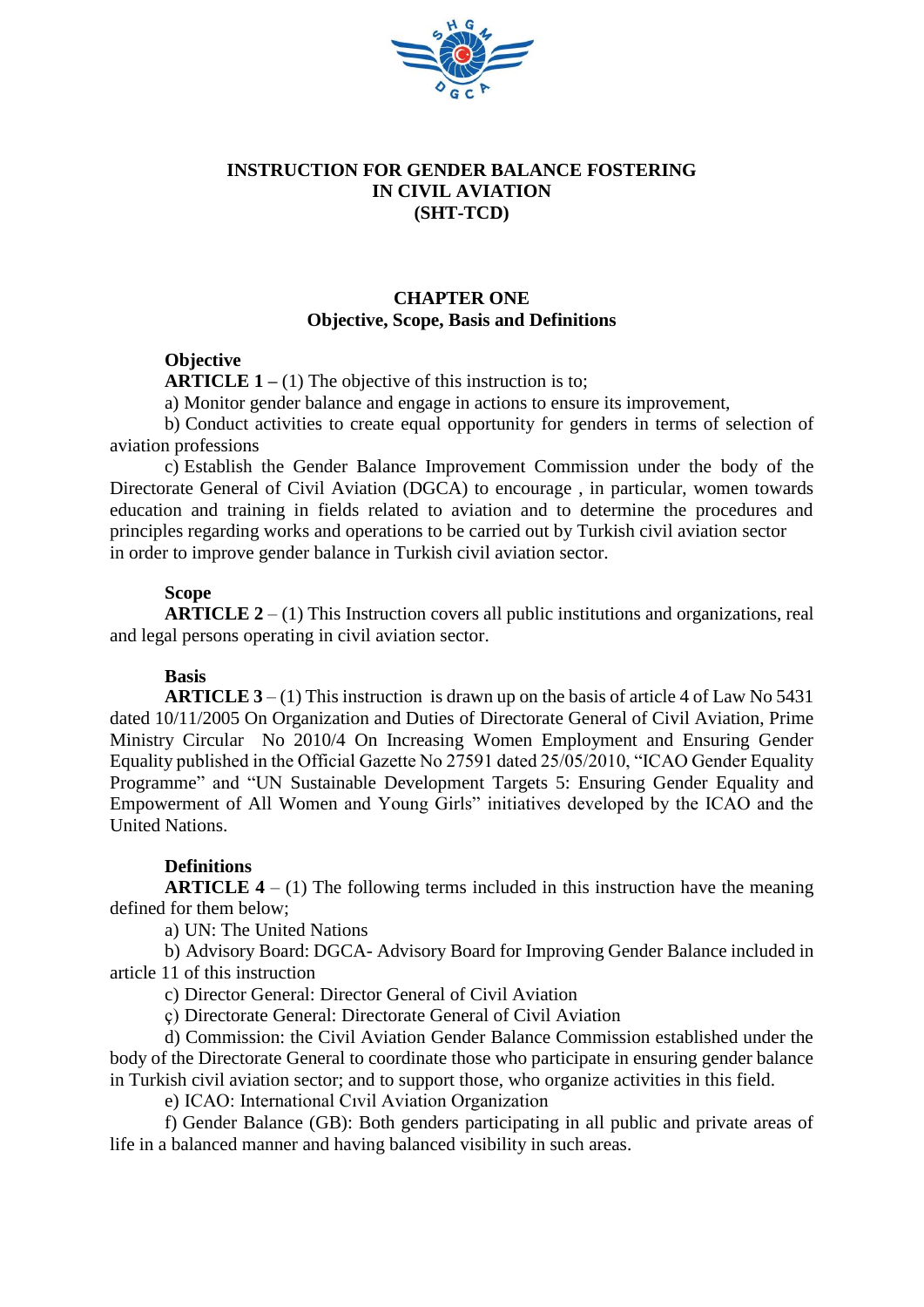

g) Gender equality: Both genders participating in all public and private areas of life in an equal manner and having equal visibility in such areas.

### **CHAPTER TWO General Principles**

### **Day(s) and Week(s) to Organize Memorial and Celebration Activities**

**ARTICLE 5 –** (1) Activities are organized within the year to contribute to ensuring social gender balance in Turkish civil aviation sector; and activities organized for this purpose are monitored; and the ones deemed suitable are safeguarded and/or supported.

#### **Women of Aviation Worldwide Day / Week activities**

**ARTICLE 6** – (1) The week covering the 8th day of March each year is identified as "Women of Aviation Worldwide Week" and realized with activities that would contribute to the improvement of social awareness on this matter.

(2)The Commission identifies the activities that could be carried out under the scope of 8th of March Women of Aviation Worldwide Day and Week in accordance with the theme to be determined each year by The Institute for Women Of Aviation Worldwide or with a theme stipulated by national requirements; and encourages organizing sector organizations.

(3) The activities that could be carried out under the scope of "Women of Aviation Worldwide Week" are as follows:

a) To contribute to improvement of gender balance at all levels, to encourage civil aviation sector institutions and organizations to organize "Women of Aviation Worldwide Day" activities (such as conference, panel, symposium, forum and other activities) organized on a global scale by The Institute for Women Of Aviation Worldwide so that such activities can spread across Turkey; to provide intellectual support and participation to the organized activities in accordance with the decision of the Commission,

b) To promote cooperation in civil aviation sector for the purpose of raising awareness on history of contribution of women to aviation, opportunities for women in aviation, improvement of qualitative and quantitative role and effectiveness of women in aviation, to ensure participation and to provide intellectual support to the organized activities

(4) For the purpose of carrying out duties specified in paragraph 3 of this article;

a) Conferences, panels, symposiums, forums and other activities across the country can be organized at every reasonable and available opportunity and time; the ones deemed suitable from the organized activities can be safeguarded.

b) Activities promoting aviation in a way to improve social gender balance can be organized.

c) Persons/institutions/organizations engaged in actions to eliminate gender based discrimination in aviation field within the previous year are identified and shared with the sector and if deemed appropriate such bodies can be awarded a prize.

ç) Prizes can be awarded to persons, groups and institutions considered to raise awareness on the matter in the community and to provide contribution and support to efforts towards such end; those to award prizes can be encouraged, prizes can be awarded to aviator women making a difference.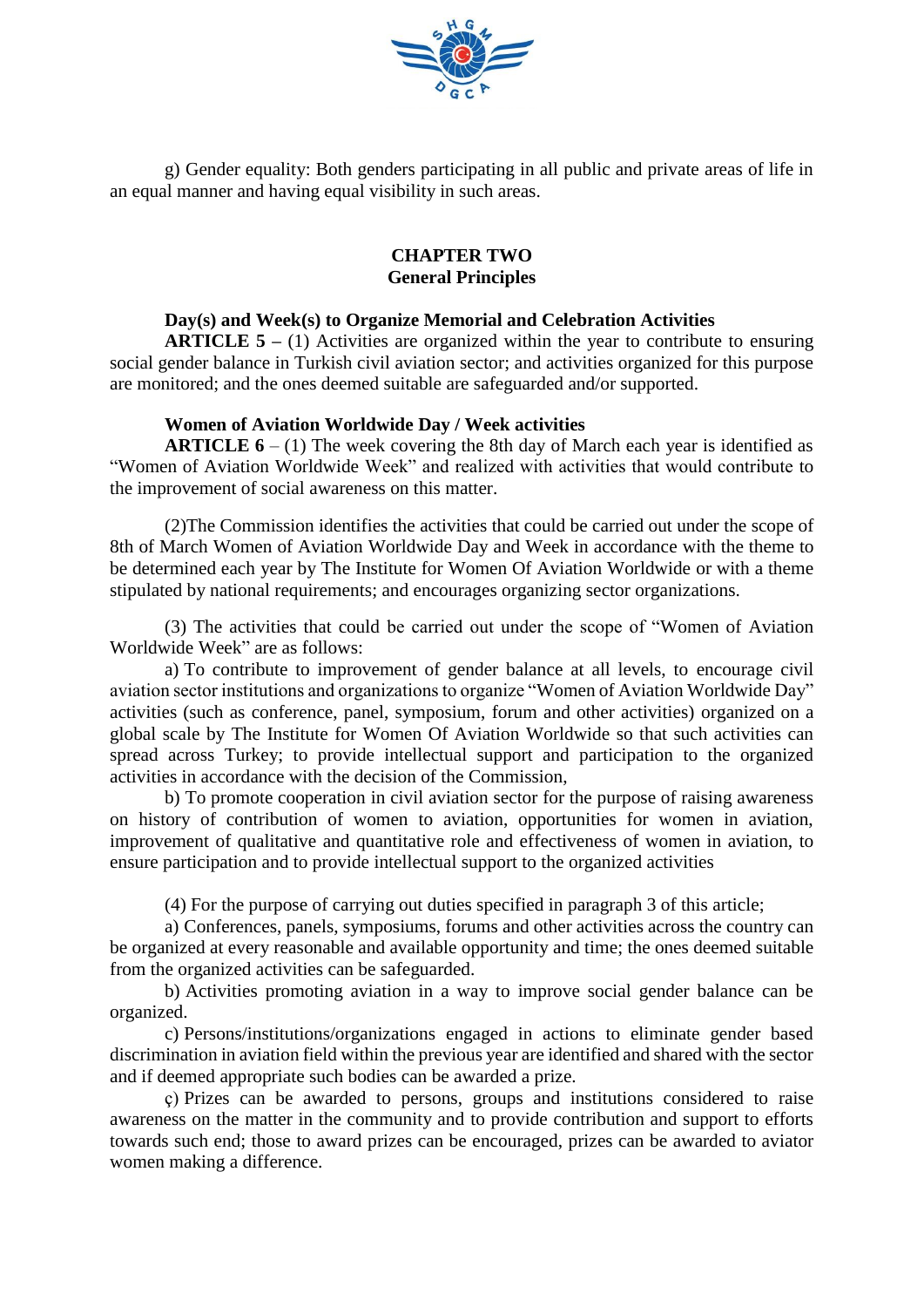

# **CHAPTER THREE Establishment, Duties and Activities of Directorate General of Civil Aviation Gender Balance Fostering Commission**

### **Establishment and operation of the Commission**

**ARTICLE 7 –** (1) The Commission consists of a total of eight (8) permanent members to be appointed by the Director General, four (4) of whom representing Directorate General and the other four (4) representing private sector; and a total of two (2) substitute members to be appointed by the Director General, one (1) of whom representing Directorate General and the other one (1) representing private sector. One (1) of four (4) members of the Directorate General is appointed as Chairman by the Director General.

(2) The term of duty for Commission members is two years; at the end of two years the member can be selected as a Commission member again. The Chairman is selected among General Directorate members. The person selected as the Chairman holds office for 2 years and cannot be reselected as the Chairman for the subsequent 2 year period.

(3) In case one of the members of the Commission leaves for any reason, one of the substitute members is selected as a permanent member of the Commission with the approval of the General Director to replace the leaving member. Such member holds office for the remaining part of the two year term.

### **Working principles of the commission**

**ARTICLE 8** – (1) Commission convenes at least two times a year when deemed necessary.

(2) A meeting to be held by the Commission within the year will be held with the participation of members of DGCA – Gender Balance Fostering Advisory Board included in article 11 of this Instruction. The suggestions in such meeting are submitted to the approval of the Commission members.

(3) Secretariat works of the Commission are carried out by Aviation Security Department and this department draws up reports of its actions and submits them to the relevant bodies, follows up decisions and archives the reports.

(4) Up-to-date works, decisions and reports of the Commission can be published at the website of the Directorate General.

# **Meeting and Decision Making Principles of the Commission**

**ARTICLE 9** – (1) The Commission convenes with the full number of members. The Commission decides by majority of votes. Each member has the right to cast one vote and abstaining vote is not allowed. In case of equality, the decision is taken in accordance with the Chairman's vote. The Commission decisions enter into force with the approval of the Director General.

# **Duties of the Commission**

**ARTICLE 10 –** (1) The Commission, in accordance with the objective specified in this Instruction, identifies the framework for intellectual, cultural and social activities and principles and goals of such activities. The activities within the scope of the 8th of March Women of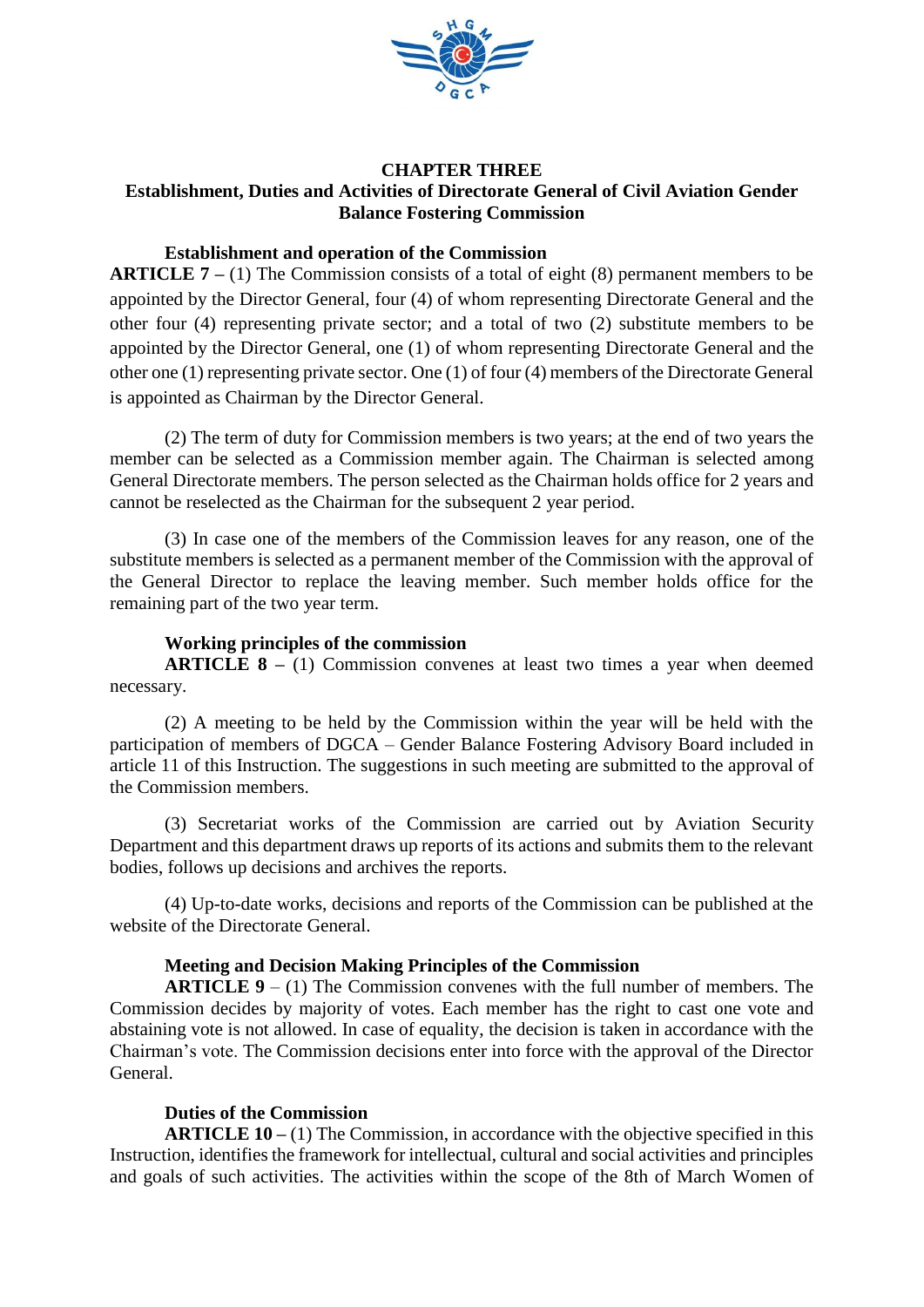

Aviation Worldwide Day / Week are addressed and carried within this scope. It may announce relevant developments and news on the website of the Directorate General, cooperate with the sectoral organizations, and assign duties to them if it deems necessary.

(2) The Commission may establish sub-working groups and sub-commissions to operate in the designated fields. Operations of such sub-working groups are assessed and finalized by the Commission.

(3) The Commission follows the intellectual, cultural and social activities organized in our country or abroad (e.g. conference, panel, symposium, forum and other activities) in order to contribute to improvement of the gender balance in aviation. The Commission may enable such activities to be announced on the website of the Directorate General with the Chairman's decision, and it contribute and participate as determined by the Directorate General.

(4) In the aviation industry, in order to contribute to the gender balance at all levels, it promotes expansion of the conferences, panels, symposium, forum and other activities organized by The Institute for Women Of Aviation Worldwide at the global scale to our territory; and may support the civil aviation sector organizations and institutions in order to enable them to organize such activities.

(5) It raises awareness in women with regard to the opportunities in aviation, and promotes cooperation's in the civil aviation sector in order to improve the qualitative and quantitative roles and effectiveness of women in aviation.

### **CHAPTER FOUR**

# **Organization, Duties and Working Principles of the Directorate General of Civil Aviation Gender Balance Fostering Advisory Board**

### **DGCA - Organization, Duties and Working Principles of the Gender Balance Fostering Advisory Board**

**ARTICLE 11** – (1) DGCA - Gender Balance Fostering Advisory Board is formed of the members selected from among the representatives of aviation authorities and sector, in a number determined by the Commission's decision, in order to contribute to the activities of the Commission and ensure that the assessments and activities to be carried out are heard at a larger scale.

(2) The term of duty of the Advisory Board is the same with the term of duty of the Commission. Each Commission designate an Advisory Board to be assigned for the term of duty.

(3) The Advisory Board attend to the Commission meetings when called by the Commission and perform the duties assigned by the Commission.

(4) The Advisory Board convenes at times as designated by the Commission.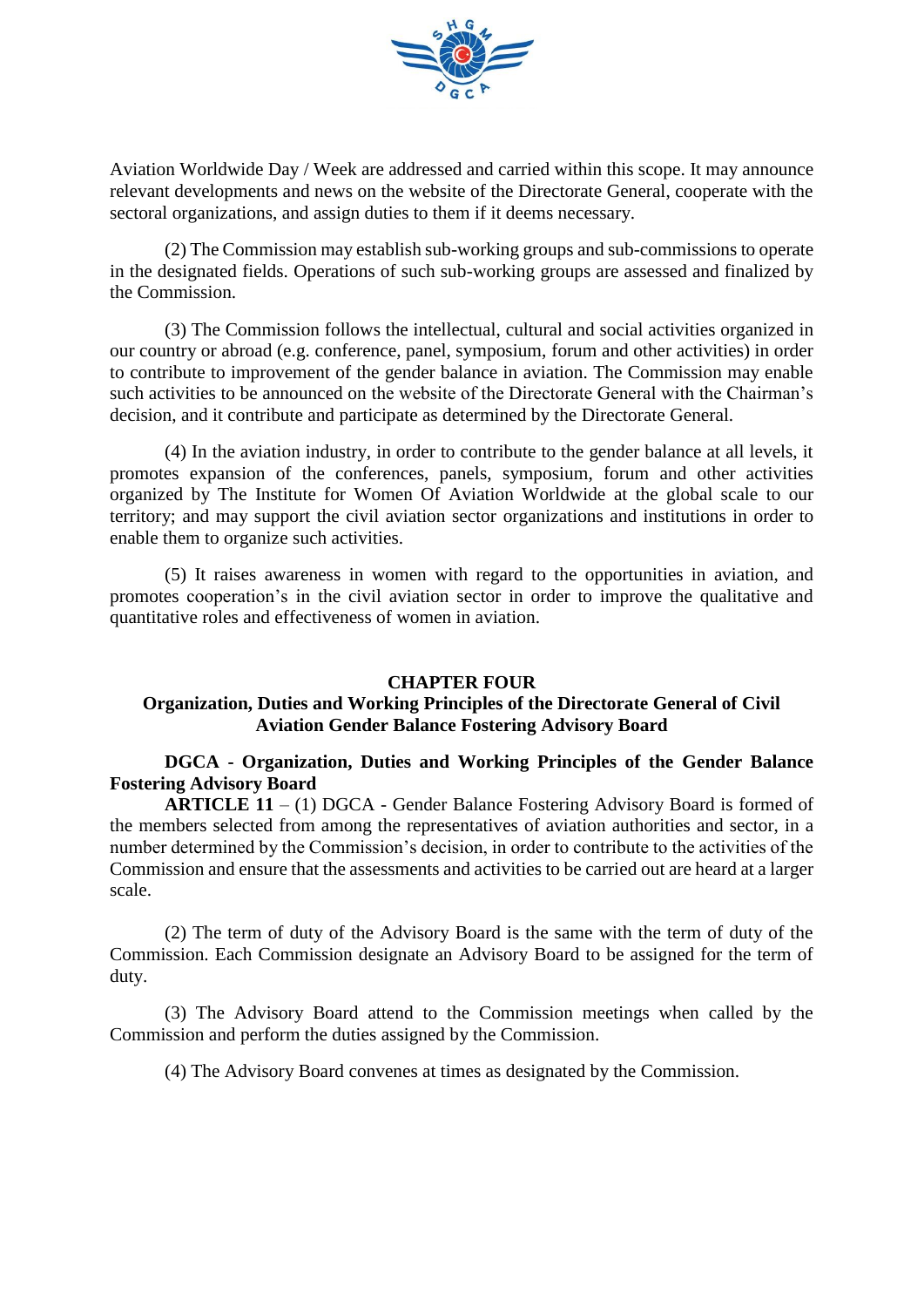

### **CHAPTER FIVE Registry of First Aviatrices**

### **Registry of First Aviatrices**

**ARTICLE 12** – (1) In accordance with the purpose of this Instruction, the Commission keeps a register in order to ensure national and international recognition of the first or leading women, who flew or contributed to flight of an aircraft, significantly contributed to development of aviation, pioneered and raised awareness in the subject. It is called "Registry of First Aviatrices". This registry is published on the official website of the Directorate General.

(2) The women recorded in Registry of First Aviatrices are awarded a Certificate of Appreciation in accordance with the format set out in the corporate identification guide of the Directorate General.

(3) In the Certificate of Appreciation stated in second paragraph; full names, dates of birth, fields of pioneering and registration numbers of first aviatrices are indicated.

(4) The Certificate of Appreciation is awarded to whom concerned or his/her legal representative and/or guardian, in the name of the Directorate General, during collective activities of the Commission.

### **Principles on keeping Registry of First Aviatrices**

**ARTICLE 13** – (1) Identification of the women, who significantly contributed to development of aviation and will be recorded in Registry of First Aviatrices, is carried out by obtaining the required documents and information or through official correspondences of the Commission with the institutions and organizations, for which they work or which issued their licenses.

(2) Information and documents received from relevant organizations and institutions are archived by the Directorate General.

(3) In case a woman is known to be a First Aviatrix but no tangible document could be obtained, it is decided in accordance with the assessment of the Commission whether such woman should be recorded in Registry of First Aviatrices.

(4) The decision is announced on the official website of the Directorate General, [http://web.shgm.gov.tr.](http://web.shgm.gov.tr/) Opinions and objections in respect of the decision are requested. Unless the decision is challenged within 7 days, the woman in question is recorded in Registry of First Aviatrices.

# **CHAPTER SIX Final Provisions**

### **Principles to be followed in execution of the activities**

**ARTICLE 14** – (1) All of the activities planned to be carried out under the coordination of the Commission, including those related to 8th of March Women of Aviation Worldwide Day / Week, are entered into force upon information and approval of the Directorate General.